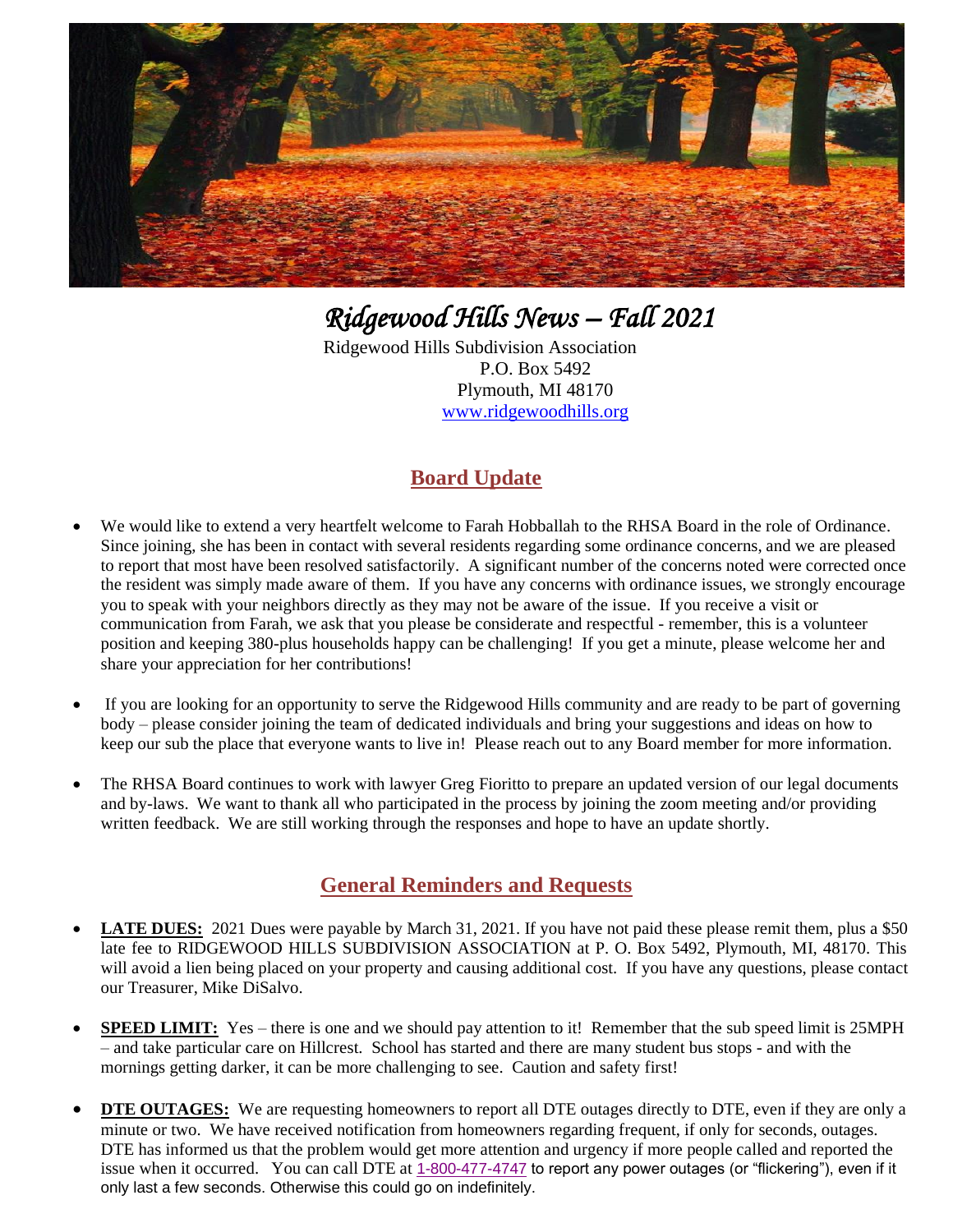

## **Maintenance Corner/Sub Improvement Updates**

- Tree/Shrub Trimming and Weed Maintenance:
	- o Thanks to all residents for trimming the trees and shrubs over sidewalks, both inside the sub and on the outer perimeter, to maintain compliance to the township ordinance. The Board has received multiple complaints about neighbors not doing so and for not tending to their yards. If you are not sure if this applies to you, please check out the Township website for information on requirements and penalties. If you have tried to talk with a neighbor directly to no avail (on this issue or any other ordinance issue – like visible trash cans) please feel free to also contact the Township directly: Dan Atkins 734-354-3205.
	- o Our incredible maintenance team recently completed a project to eliminate standing water in one of the Commons Area. This required a team to install a French drain to allow for proper water flow. This will make a significant difference to the Commons.
- Storm drain inspection and cleaning is progressing, we expect a report from the contractor this week which will determine any further actions required.
- Maintenance of Entrances and Cul-de-Sacs:
	- o Maintenance committee worked with our service provider to continue to maintain our sub islands. We are currently considering a "make-over/update" of our entryway landscapes. If you have any suggestions or happen to have experience in this area that you would be willing to share, please contact any member of the maintenance team or me (Lori).
- Road Sealing:
	- o We were finally able to obtain quotes for both the asphalt and concrete surfaces. The Maintenance Committee is currently evaluating them, and we will send out an eblast as soon as we have definitive information to share.

If you get a minute, please take a minute to thank the maintenance team for their dedication and hard work to keep our sub looking great. They work for free – so let's show them our appreciation! Their names and emails are noted at the end of the newsletter.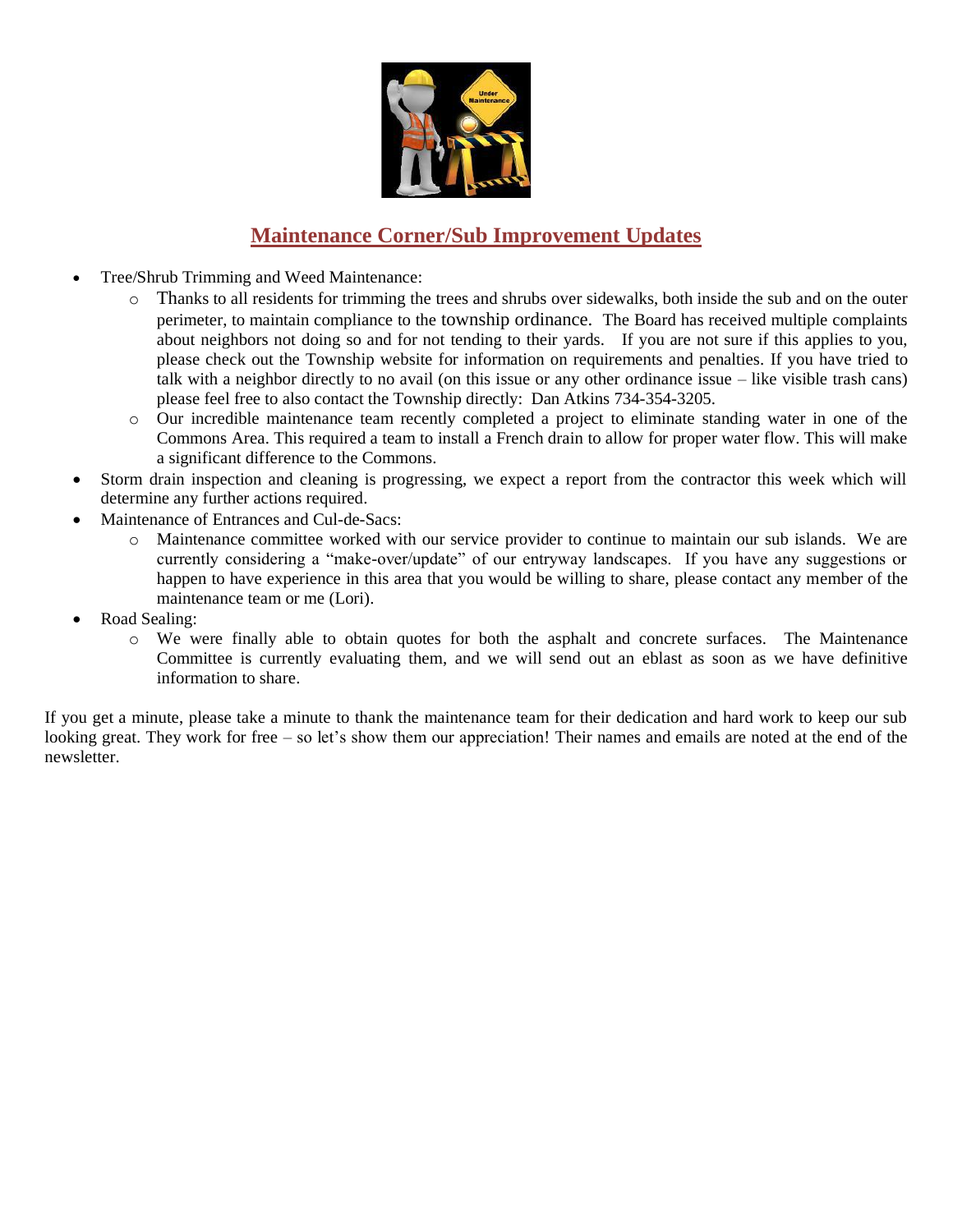

#### Farmer's Market continues through October 23<sup>rd</sup> (8am - 1pm)

| Pumpkin Palooza                                                 | Sunday, October 24 noon-2:30 p.m.       |
|-----------------------------------------------------------------|-----------------------------------------|
| Wicked Halloween Run                                            | Sunday, October 31                      |
| Boulevard Tree Lighting /<br>Salvation Army Red Kettle Kick-Off | Friday, November 12 6:30 p.m.           |
| Ladies Holiday Shopping Event                                   | Thursday, November 18 5-9 p.m.          |
| Kona Guernsey Chocolate Run                                     | Sunday, November 21 7 a.m.              |
| Santa's City of Plymouth Parade (stops at City<br>parks)        | Friday, November 26 5:15 p.m.-7:30 p.m. |



## **RHSA Comic Relief Corner**

One day, Einstein has to speak at an important science conference. On the way there, he tells his driver that looks a bit like him.

"I'm sick of all these conferences. I always say the same things over and over!"

The driver agrees. "You're right. As your driver, I attended all of them, and even though I don't know anything about science, I could give the presentation in your place."

"That's a great idea!" says Einstein. "Let's switch places then!"

So they switch clothes and as soon as they arrive, the driver dressed as Einstein goes on stage and starts giving the usual speech, while the real Einstein, dressed as the car driver, attends it.

But in the crowd, there is one scientist who wants to impress everyone and thinks of a very difficult question to ask Einstein, hoping he won't be able to respond. So, this guy stands up and interrupts the conference by posing his very difficult question. The whole room goes silent, holding their breath, waiting for the response.

The driver looks at him, dead in the eye, and says:

"Sir, your question is so easy to answer that I'm going to let my driver reply to it for me."